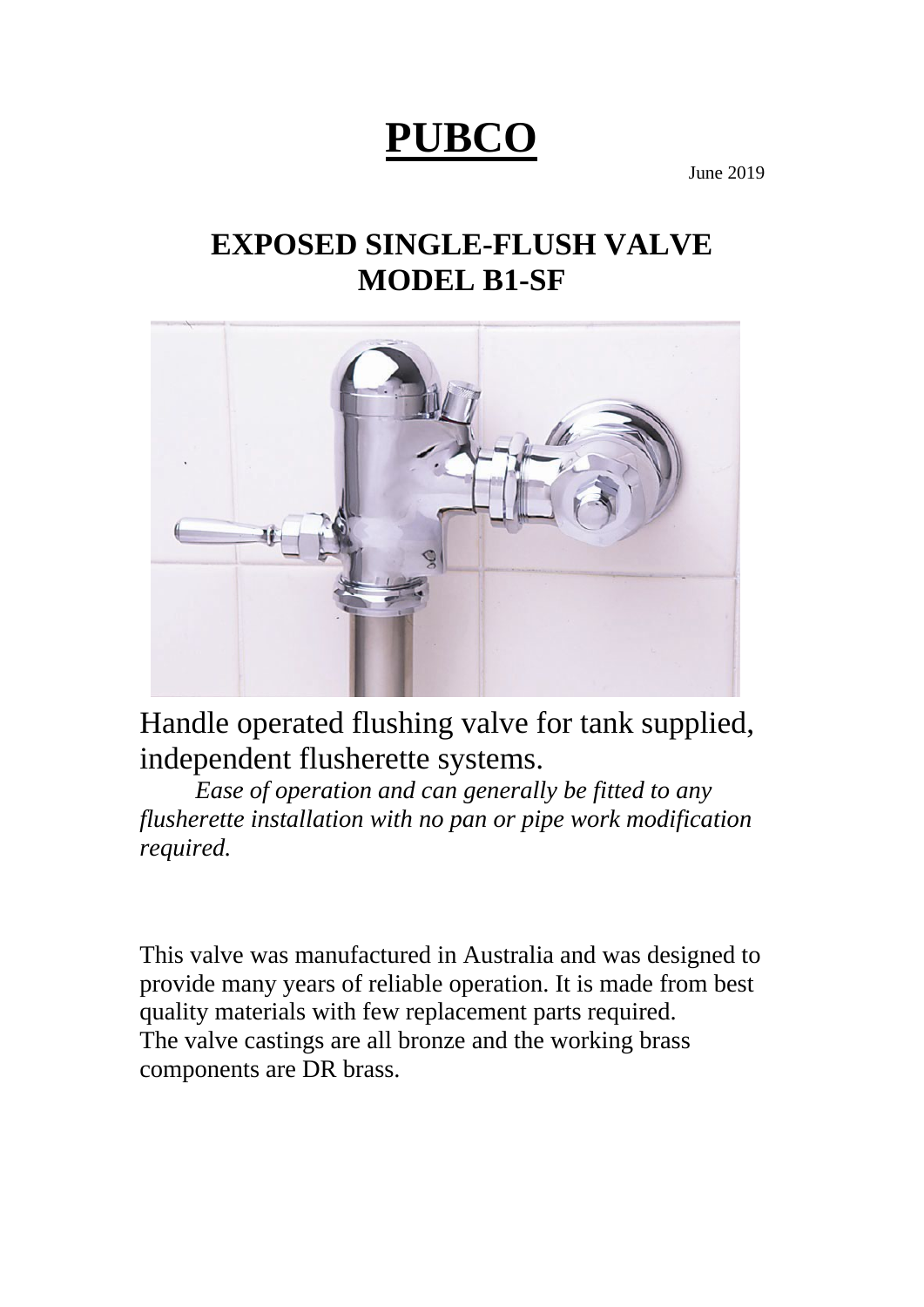### Page2

#### **SPECIFICATIONS**

**PRESSURE** 30 to 300 kPa static pressure. Pipe sizing must be adequate to provide a minimum flow pressure of 24 kPa and must be verified by qualified designers.

#### **INLET AND OUTLET CONNECTIONS (40mm nom.)**

Inlet thread is 1 ½ inch BSP female and outlet is 1 ½ inch BSP male with a compression rubber seal for sealing 1 ½ inch tubing. Adjustable coupling with the stop valve to give a centre distance of 127 mm +/- 10 mm is standard.

#### **SPARE PARTS AND COMPONENTS**



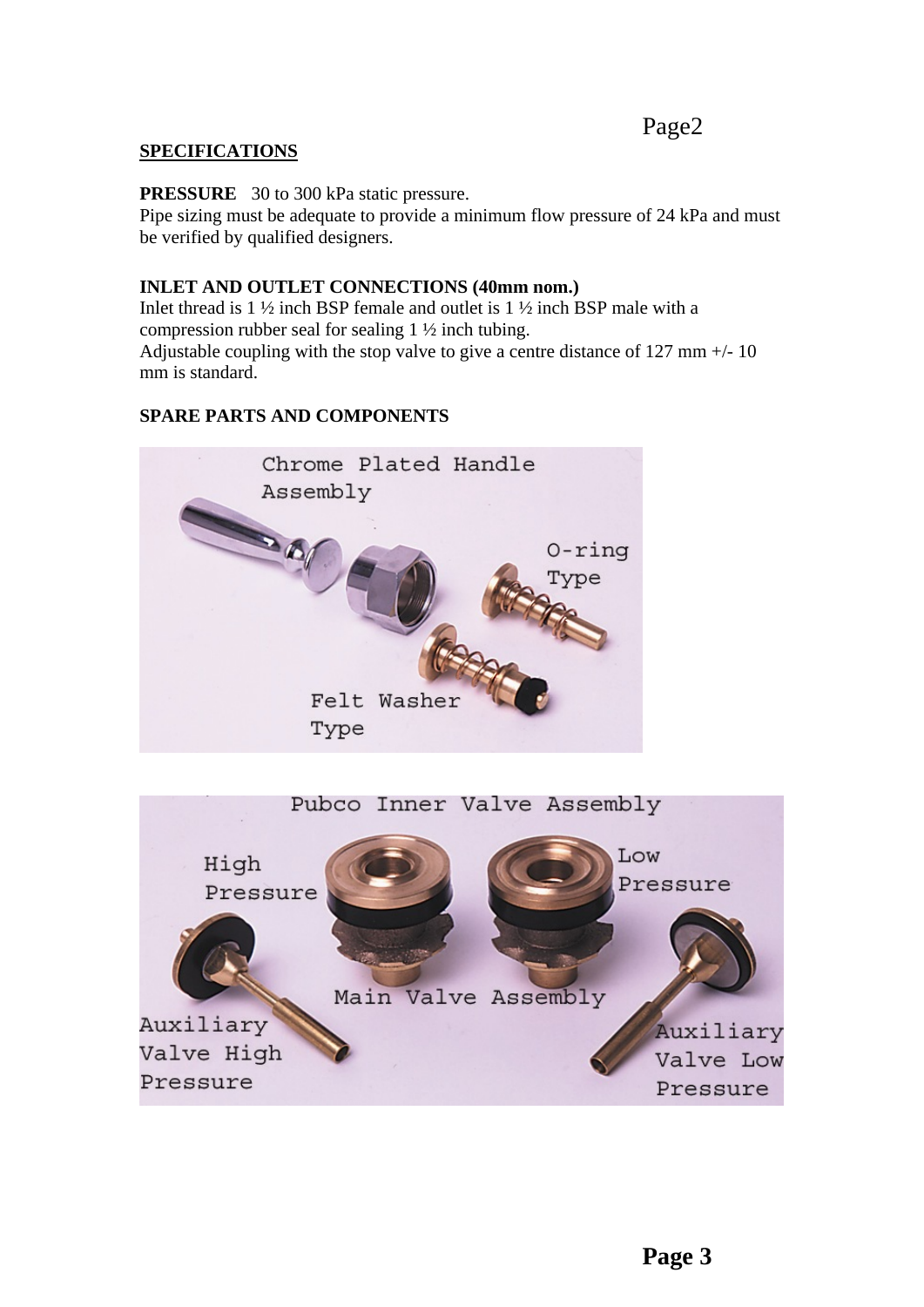#### **SPARE PARTS AND COMPONENTS**



#### **VOLUME**

Volume is adjustable on the flush valves but was factory set at the specified volume.

The pipe work must have a 1 ½ inch( 40 mm nom.) feed line to the valve and the reticulation pipe work must be of sufficient size to provide a minimum flow rate of 1.3 litres per second, allowing for simultaneous use.

The Pubco flush valve can be volume adjusted between 4 and 9 litres. 5.5 litre 1 star WELS rating 4.0 litre 3 star WELS rating